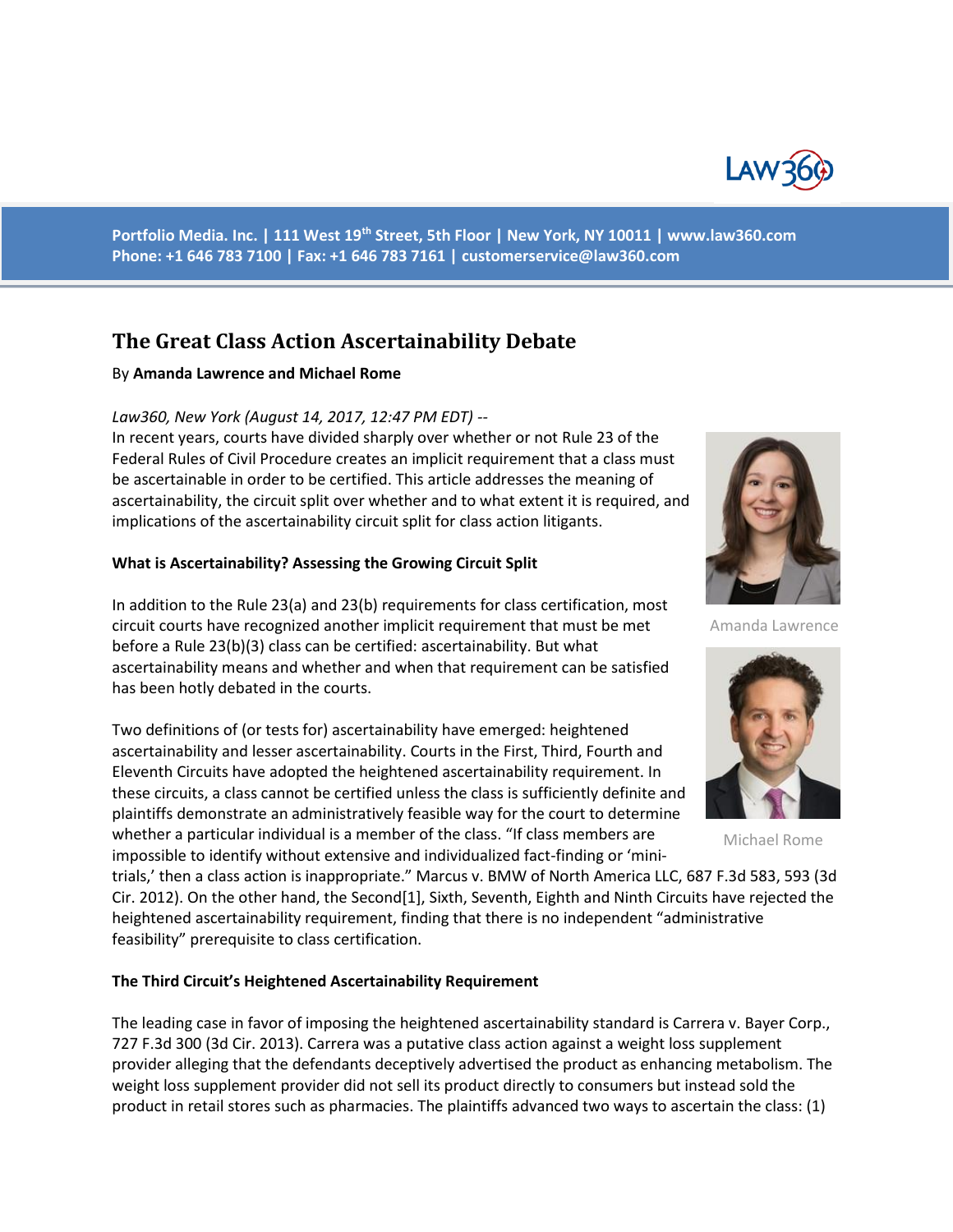by retailer records of online sales and sales made with loyalty or rewards cards; and (2) by affidavits from class members attesting that they bought the product and stating the amount they paid. While the district court granted class certification, the Third Circuit vacated the order on ascertainability grounds, finding that these two methods in this case were insufficient because (1) there was no evidence that the retailers had such records, and (2) the affidavits were not subject to a reliable screening methodology to identify fraudulent claims. In so doing, the Carrera court stated that a class cannot be certified unless there is an administratively feasible method of determining whether individuals are members of the class.

In Carrera, the Third Circuit provided a number of rationales for the precertification heightened ascertainability requirement. First, a precertification administrative feasibility requirement eliminates significant administrative burdens — such as the need to conduct mini-trials to identify proper class members — that are inconsistent with the efficiencies that are supposed to be achieved in class actions. Second, the administrative feasibility requirement is necessary to provide proper notice to absent class members and protect legitimate claimants from dilution of their recovery that would result from fraudulent claims. Third, the administrative feasibility requirement is necessary to protect the due process rights of defendants to raise individual defenses and challenges to claims, including the opportunity to challenge whether class members are truly part of the proposed class.

## **Recent Decisions Rejecting the Heightened Ascertainability Requirement**

A number of circuits, including the Second, Sixth, Seventh, Eighth and Ninth Circuits, have rejected the heightened precertification ascertainability requirement. Instead, in these circuits, any ascertainability requirement is met so long as a class is defined using objective criteria that establish a class membership with definite boundaries.

One of the most recent cases rejecting the heightened ascertainability requirement came from the Ninth Circuit in Briseno v. ConAgra Foods Inc., 844 F.3d 1121 (9th Cir. 2017). Briseno was a putative class action against a packaged food company alleging that a consumer product was mislabeled. The proposed classes included consumers in 11 states that purchased cooking oils labeled "100% natural." The defendant moved to dismiss the class claims on ascertainability grounds, arguing that there was no administratively feasible way to reliably identify members of the proposed classes because "consumers do not generally save grocery receipts and are unlikely to remember details about individual purchases of a low-cost product like cooking oil."

The Ninth Circuit rejected this argument, concluding that "a separate administrative feasibility prerequisite to class certification is not compatible with the language of Rule 23." The court relied heavily on the absence of any language in the text of Rule 23 imposing an administrative feasibility requirement. It explained: "The language of Rule 23 does not impose a freestanding administrative feasibility prerequisite to class certification. Mindful of the Supreme Court's guidance, we decline to interpose an additional hurdle into the class certification process delineated in the enacted Rule."

In reaching this decision, the Briseno court rejected each of the rationales set forth by the Third Circuit in support of such a rule. First, it rejected the administrative efficiency rationale, noting that the manageability requirement in Rule 23 already addresses administrative concerns in a more balanced way. Second, it rejected the concern regarding providing reliable individual notice to absent class members, explaining that all that is required is the best notice practicable under the circumstances, not actual notice. Third, it dismissed the concerns regarding the submission of fraudulent claims, finding it to not be a substantial concern given the low response rates to class settlements. Finally, the Briseno court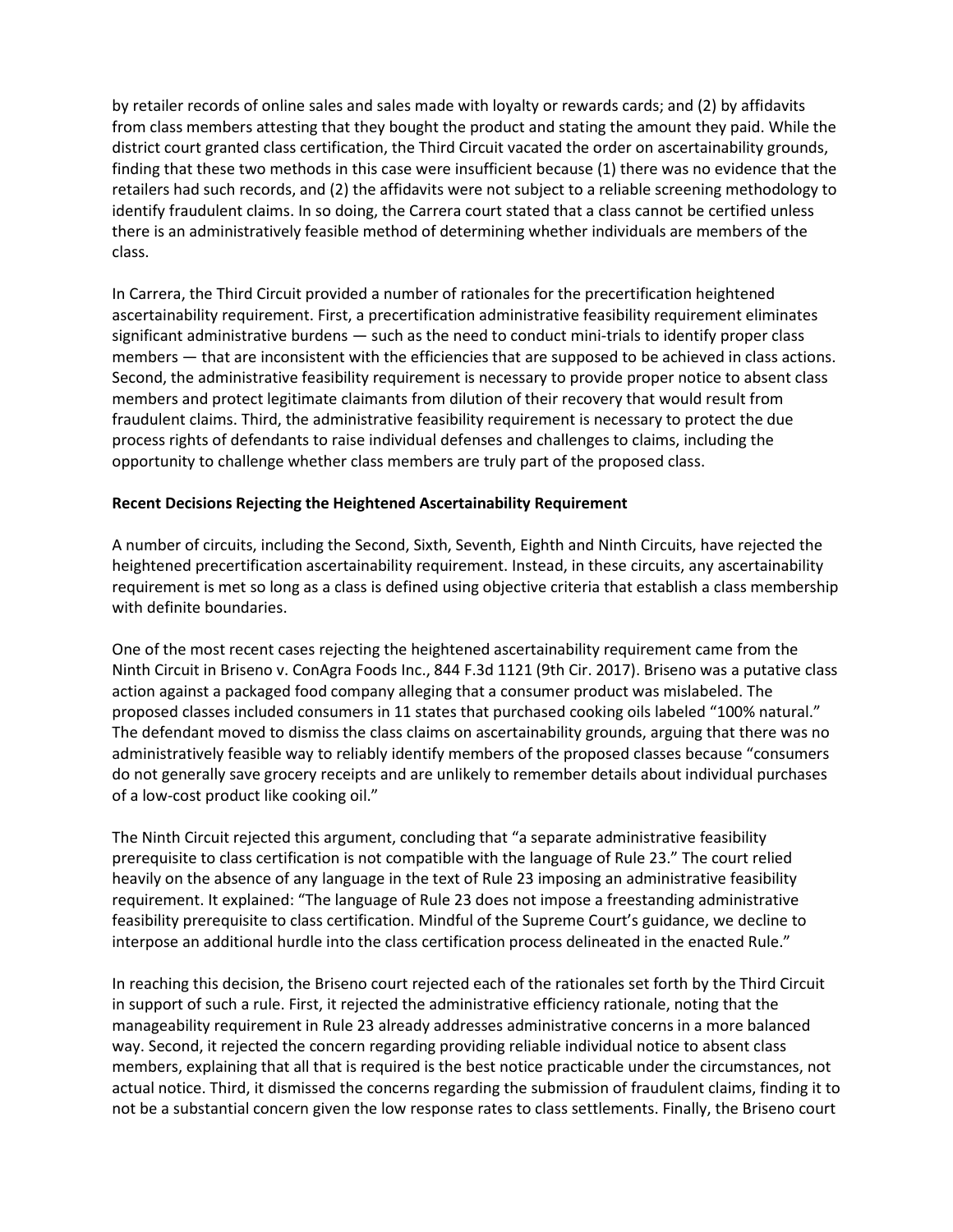rejected the Third Circuit's due process rationale, finding that defendants can raise individual challenges and defenses to claims of named class members immediately, and can challenge those of absent class members if and when they file claims. The Briseno court found that these opportunities to challenge the plaintiffs' claims were sufficient to protect defendants' due process rights, noting that while "ConAgra" may prefer to terminate this litigation in one fell swoop at class certification rather than later challenging each individual class member's claim to recovery, [] there is no due process right to a 'costeffective procedure for challenging every individual claim to class membership.'"

A panel in the Second Circuit also recently rejected the heightened ascertainability requirement in In re Petrobras Securities Litigation, 862 F.3d 250 (2d Cir. July 2017). This decision was a surprise to many observers, because the Second Circuit previously embraced Carrera in Brecher v. Republic of Argentina, 806 F.3d 22 (2d Cir. 2015) as well as a more recent opinion following Brecher, Leyse v. Lifetime Entertainment Services LLC, 2017 U.S. App. LEXIS 2607 (2d Cir. Feb. 15, 2017).

The defendants in Petrobras have petitioned the Second Circuit for en banc review in light of these apparently inconsistent positions. Before July of this year, the Second Circuit was generally considered to be on the Third Circuit's side of the circuit split. Class action lawyers will be closely following the Second Circuit's response to the petition for en banc review, which may be a precursor to review by the U.S. Supreme Court.

## **Conclusion**

These different ascertainability standards have significant consequences for class certification. For example, consider a hypothetical class action on behalf of consumers that purchased a mislabeled product. Under the heightened ascertainability test, the class may not be ascertainable because the consumers could not reliably identify themselves as having bought the mislabeled version of the product. However, under the less restrictive ascertainability test, the class may be considered ascertainable because it is defined by objective criteria. In the First, Third, Fourth and Eleventh Circuits, defendants may be able to defeat class certification in such a case on ascertainability grounds. In the Second, Sixth, Seventh, Eighth and Ninth Circuits, the class might be certified, and the defendant would have to litigate whether putative class members are properly members of the class on an individual basis after certification. Given the economic realities of class litigation, litigating the proper inclusion of individual putative class members after class certification could prove cost-prohibitive for defendants in most cases. As such, defendants in that position may consider settlement rather than mount a challenge to the class membership of individual class members.

The Ninth Circuit's opinion in Briseno and recent opinions in the Eighth and Second Circuits have deepened an already significant circuit split on the issue of ascertainability. Given the Ninth Circuit's forceful rejection of the legal and policy rationales put forward by the Third Circuit, this issue is now ripe for Supreme Court review. In the interim, favorable decisions in the Second and Ninth Circuits — two of the most popular circuits in which to bring class claims — will be seen as a boon to plaintiffs. Class counsel should keep these differences in mind as they strategize where to bring and defend class claims.

*Amanda R. Lawrence is a partner at Buckley Sandler LLP in Washington, D.C. Michael A. Rome is an associate at Buckley Sandler in Los Angeles. They regularly represent clients in putative consumer class actions.*